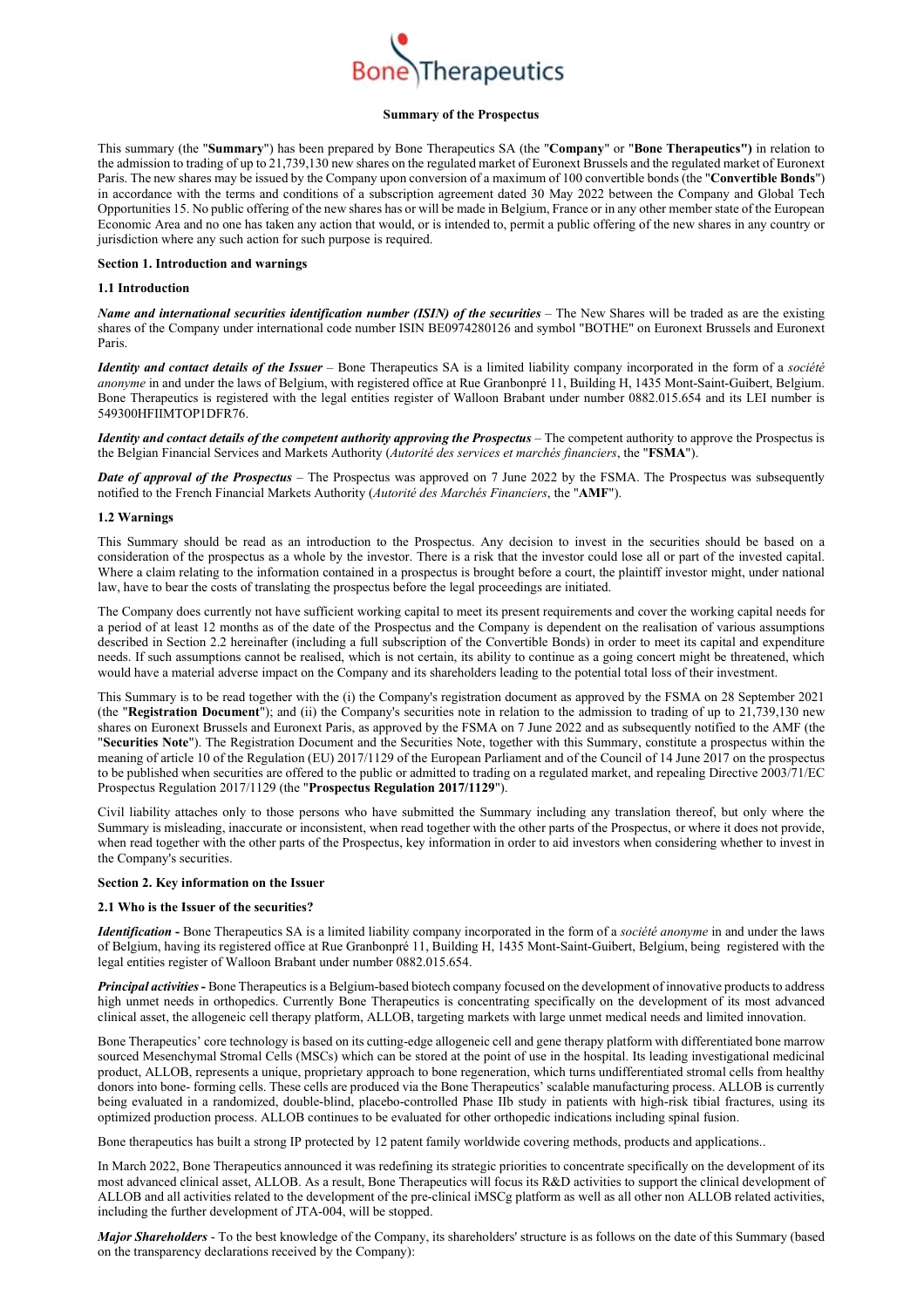

It should be noted that the Company has received a transparency notification dated 16 March 2022 indicating that the shareholdings held by Nyenburgh Holding NV have crossed below the minimum threshold of 5%..

*Identity of key directors* - The Board of Directors of the Company is composed by (i) Innoste SA, with as permanent representative Jean Stéphenne (Chairman), (ii) Claudia D'Augusta (Director), (iii) mC4Tx SRL, with as permanent representative Miguel Forte (Managing Director), (iv) Castanea Management SARL with as permanent representative Damian Marron (Director), (v) ClearSteer Consulting LLC with as permanent representative Gloria Matthews (Director), (vi) Jean-Paul Prieels (Director) and (vii) Finsys Management SRL with as permanent representative Jean-Luc Vandebroek (Director).

*Identity of statutory auditor of the Issuer* - Deloitte Réviseurs d'Entreprises SRL, a limited liability company organised and existing under the laws of Belgium, having its registered office at Gateway building, Luchthaven Nationaal 1, boite J, 1930 Zaventem, Belgium, represented by Mr Pieter-Jan Van Durme.

# **2.2 What is the key financial information regarding the Issuer?**

*Working capital* – The Company does currently not have sufficient working capital to meet its present requirements and cover the working capital needs for a period of at least 12 months as of the date of this Prospectus.

Based on the 2022 revised projected cash forecast considering an operating cash burn of €8 million to €10 million and a projected financing cash burn of around €1.6 million, the Company anticipates having sufficient cash to carry out its revised strategic focus, namely achieving an efficacy outcome milestone with ALLOB TF2 Phase IIb clinical study by early 2023 taking into account the following relevant assumptions:

- a collection of a milestone payment from the licensees Link Health-Pregene of  $\epsilon$ 0.93 million;
- an assumed continued support from the Walloon Region from which the Company expects to receive non-dilutive funds still in 2022 of about €0.32 million and a negotiation of a revised RCA repayment schedule for 2022 (the latter not included yet in the cash flow projection);
- the issuance of all Convertible Bonds, of which the first five tranches amounting to €2.5 million in the aggregate can be issued without liquidity conditions and assuming compliance with the permitted indebtedness as imposed by certain lenders of the Company. It is assumed that all remaining tranches can also be issued to the Investor, meaning that the Company will be able to satisfy the conditions for such issuance (including, among others, liquity and market capitalisation conditions) as set out in the Subscription Agreement;
- no further delays together with an acceleration of the patient recruitment in the Phase IIb ALLOB clinical study in high-risk tibial fractures. Temporary slowdown in recruitment rates announced to the market on January 19, 2022 was caused by fewer accidents and reduced availability of health care facilities in 2021 due to the COVID-19 pandemic;
- considering further downsizing of the Company, allowing the Company to execute its redefined and focused strategic priorities concentrating on the development of its most advanced clinical asset, the allogeneic cell therapy platform, ALLOB and abandon all other activities. In this context disciplined cost and cash management with further restructuring of any excess capacity is assumed.

The assumptions made above comprise various risks and uncertainties, mainly but not limited to the timing of collection of certain funds, the uncertainty about the ALLOB top line results, including but not limited to the uncertainty of the clinical trial development process for ALLOB and the uncertainty related to the equity.

As the cash runway of the Company is currently expected into Q1 2023, the Company will continue to require additional financing to continue its operations in the longer turn. As mentioned in the Going Concern statement in the Company's 2021 financial report (p. 23- 24), the Company also continues to evaluate other options with a potential positive impact on working capital, including as follows:

- *Completion of business deal with a Chinese partner*: Discussions are still ongoing with a Chinese partner for the global rights for ALLOB, Bone Therapeutics' allogeneic osteoblastic cell therapy product. If the licensing deal is concluded, the partner would be responsible for all future costs of development of ALLOB, including the ongoing ALLOB TF2 Phase IIb trial and costs related to development, process development (scale up) and manufacturing of the product. The negotiations for the global rights agreement are, however, taking longer than expected. The envisaged completion of a final binding agreement has been delayed and is now foreseen to be potentially completed in the second quarter 2022 after approval by the Board of Directors. Milestone payment from the licensees Link Health-Pregene of  $60.930$  million is a condition precedent to this new potential global rights deal.
- *Interim analysis ALLOB clinical study*: The Company is currently assessing the possibility to anticipate the assessment of the efficacy of ALLOB through an interim analysis of the clinical results at about 66 patients with 3 months followup. Although no formal decision has been taken by the Company yet, this would give the opportunity to define at an early stage the value proposition of ALLOB and hence optimising the ongoing study costs while at the same time providing an opportunity to initiate strategic discussions with potential partners based on positive clinical results.
- *Potential M&A options*: The Company announced on 12 May 2022 that it had entered into a non-binding term sheet and exclusive discussions for a period of 3 months with the shareholders of Medsenic, a privately held, clinical stage biopharmaceutical company incorporated in France and specialized in the development of optimized formulations of arsenic salts and their application in inflammatory conditions and other potential new indications. The objective of the discussions is to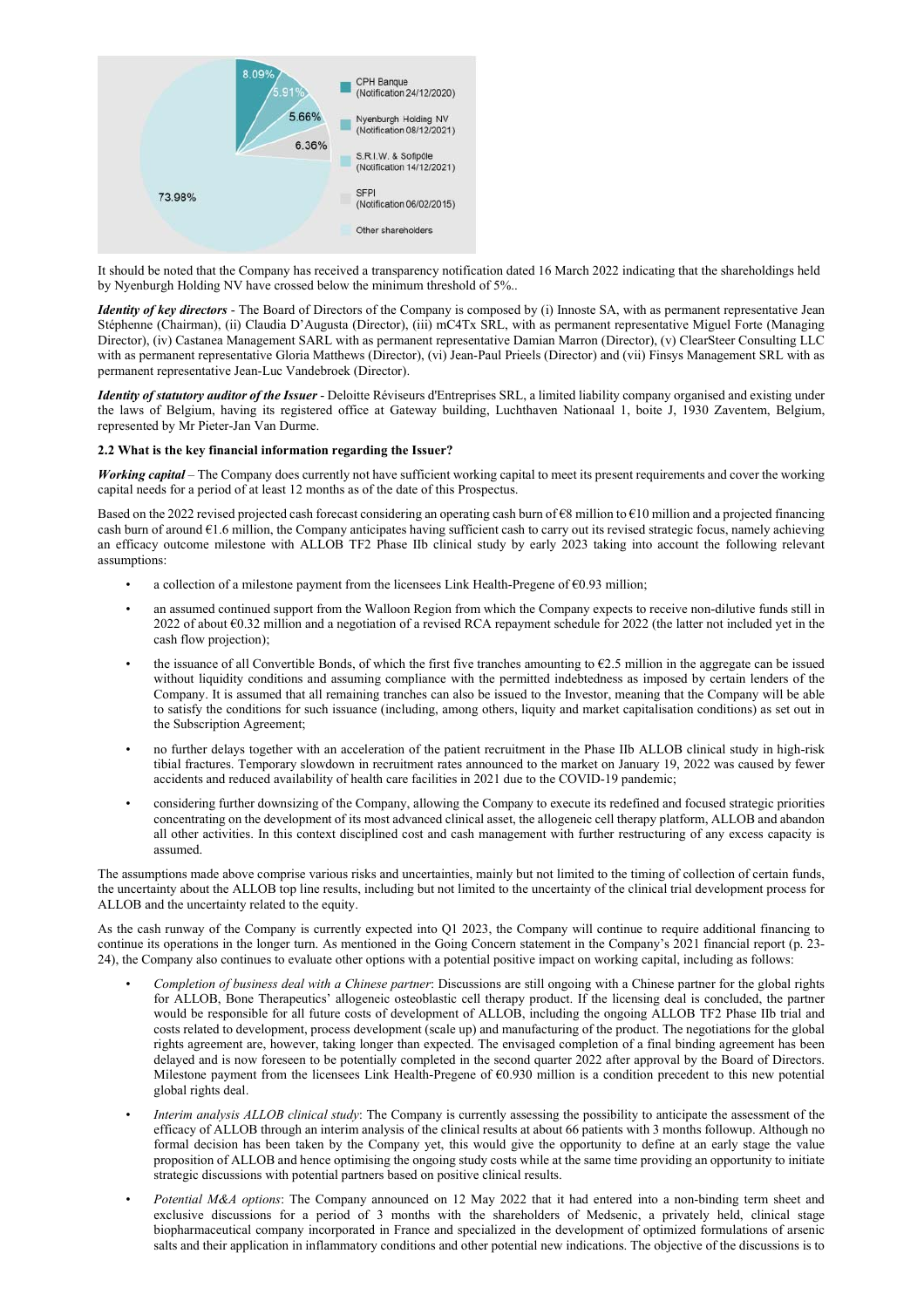explore the benefits of a potential reverse merger or a similar transaction whereby all shareholders of Medsenic would individually contribute 51% of the total outstanding share capital of Medsenic into the capital of the Company in exchange for a certain number of shares issued by the Company (the "Business Combination"). The objective of the parties is that, as a result of the Business Combination, the Company would remain a Belgian listed company and own 51% of the share capital of Medsenic. The Company and Medsenic aim to reach an agreement in the course of Q2/Q3 2022, subject to regulatory control clearance, the outcome of due diligence, shareholders' approval and other customary conditions precedent.

# **Selected key historical financial information (consolidated IFRS)**

The following table includes information relating to the Company's audited statement of comprehensive income for the financial period ended 31 December 2021 and 31 December 2020:

| <i>(in thousands of euros)</i>                  | <b>Year ended 31/12/21</b> | <b>Year ended 31/12/20</b> |
|-------------------------------------------------|----------------------------|----------------------------|
| Revenues                                        | 1,000                      | 1,000                      |
| Other operating income                          | 1,745                      | 2,666                      |
| Total revenue and operating income              | 2,745                      | 3,666                      |
| Research and development expenses               | (11,684)                   | (15, 416)                  |
| General and administrative expenses             | (3,087)                    | (3,267)                    |
| <b>Operating profit/(loss)</b>                  | (12,026)                   | (15, 017)                  |
| Financial income                                | 333                        | $\theta$                   |
| Interest income                                 | 25                         | 24                         |
| Financial expenses                              | (1,147)                    | (747)                      |
| Exchange gains/(losses)                         | (20)                       | (13)                       |
| <b>Result Profit/(loss) before taxes</b>        | (12, 836)                  | (15,754)                   |
| Income taxes                                    | (89)                       | (78)                       |
| Net Income (Loss) from continuing operations    | (12, 925)                  | (15, 832)                  |
| Net Income (Loss) from discontinued operations  | $\Omega$                   | (3,891)                    |
| Total comprehensive income/(loss) of the period | (12, 925)                  | (11,940)                   |

The table below shows the audited consolidated balance sheet on 31 December 2021 and on 31 December 2020:

| <b>ASSETS</b>                 |                              |                       |
|-------------------------------|------------------------------|-----------------------|
| (in thousands of euros)       | <b>Year ended 31/12/2021</b> | Year ended $31/12/20$ |
| <b>Non-current assets</b>     | 5,481                        | 6,019                 |
| Intangible assets             | 24                           | 28                    |
| Property, plant and equipment | 863                          | 226                   |
| Investments in associates     | 12                           | 12                    |
| Financial assets              | 96                           | 1,296                 |
| R&D Tax Credits               | 4,486                        | 4,456                 |
| <b>Current assets</b>         | 14,291                       | 18,817                |
| Trade and other receivables   | 2,581                        | 3,840                 |
| Financial assets              | 1,200                        | $\Omega$              |
| Other current assets          | 1,000                        | 328                   |
| Cash and cash equivalents     | 9,510                        | 14,648                |
| <b>Total assets</b>           | 19,772                       | 24,835                |

| <b>EQUITY AND LIABILITIES</b><br>(in thousands of euros) | <b>Year ended 31/12/2021</b> | Year ended $31/12/20$ |
|----------------------------------------------------------|------------------------------|-----------------------|
| Equity attributable to owners of the Company             | (6,765)                      | 3,325                 |
| Share capital                                            | 4,924                        | 8,415                 |
| Share premium                                            | 69,499                       | 67,594                |
| <b>Accumulated</b> losses                                | (81, 488)                    | (73,080)              |
| Other reserves                                           | 301                          | 396                   |
| <b>Total equity</b>                                      | (6,765)                      | 3,325                 |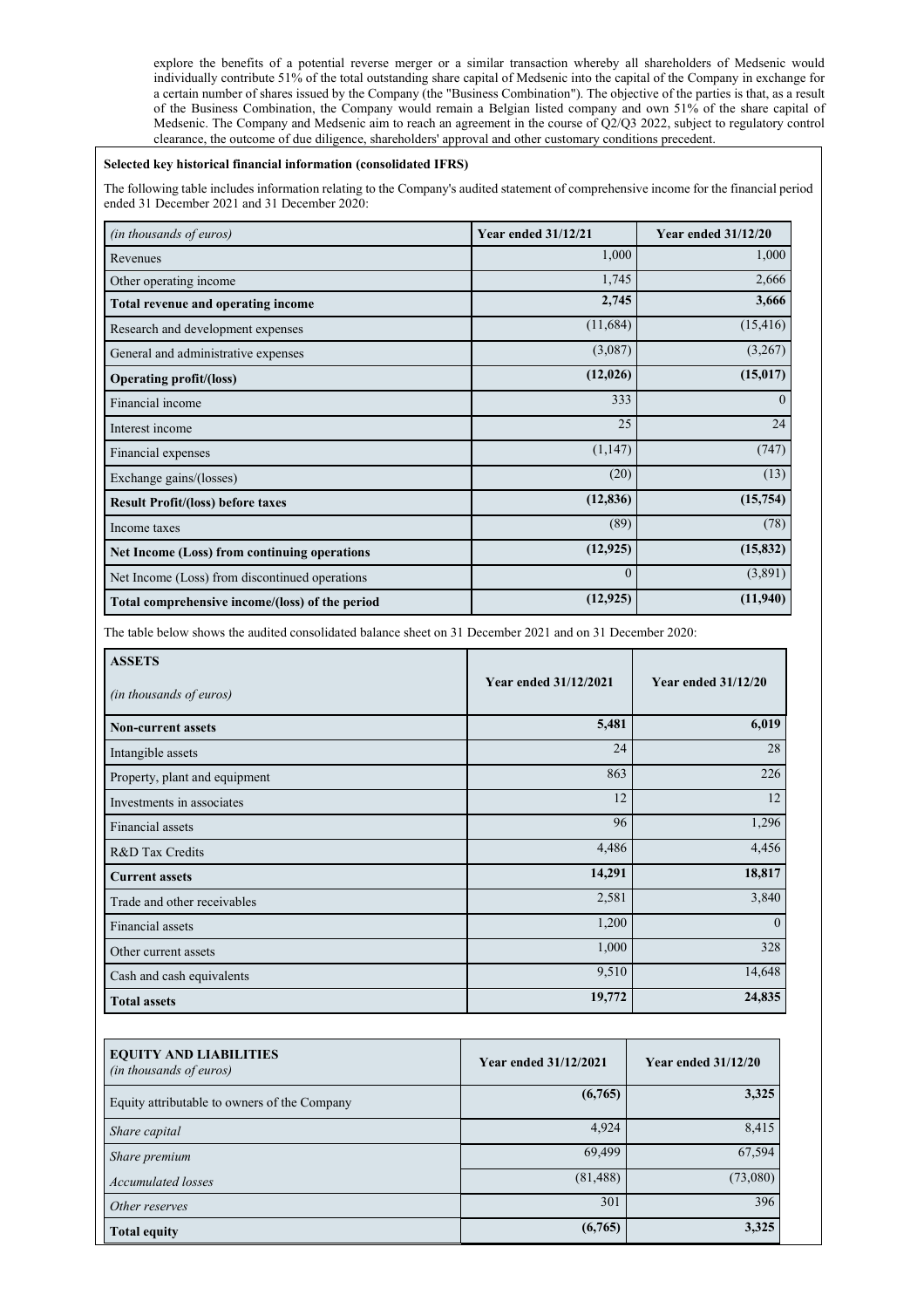| <b>Non-current liabilities</b>      | 19,864 | 11,720   |
|-------------------------------------|--------|----------|
| Interest bearing borrowings         | 19,752 | 11,720   |
| Other non-current liabilities       | 112    | $\theta$ |
| <b>Current liabilities</b>          | 6,673  | 9,790    |
| Interest bearing borrowings         | 1,046  | 3,077    |
| Trade and other payables            | 4,822  | 5,514    |
| Other current liabilities           | 804    | 1,199    |
| <b>Total liabilities</b>            | 26,537 | 21,510   |
| <b>Total equity and liabilities</b> | 19,772 | 24,835   |

The following table sets forth the Company's consolidated cash flow statement for the financial period ended 31 December 2021 and 31 December 2020:

| <i>(in thousands of euros)</i>                       | <b>Year ended 31/12/21</b> | Year ended $31/12/20$ |
|------------------------------------------------------|----------------------------|-----------------------|
| Net cash used in operation activities                | (12, 784)                  | (16,082)              |
| Net cash used in investing activities                | (204)                      | 11,908                |
| Net cash used in financing activities                | 7,850                      | 10,188                |
| Net increase/decrease in cash and cash equivalents   | (5, 138)                   | 6,015                 |
| Cash and cash equivalents at beginning of the period | 14,648                     | 8,633                 |
| Cash and cash equivalents at end of the period       | 9,510                      | 14,648                |

# **2.3 What are the key risks that are specific to the Issuer?**

Investing in securities involves a high degree of risk. Any prospective investor should carefully consider the following risks and all other information contained in the Prospectus before making an investment decision regarding the Company's securities. The most material risks related to the Company are described below. The occurrence of one or more of these risks may have a material adverse effect on the Company's cash flows, results of operations, financial condition and/or prospects and may even endanger the Company's ability to continue as a going concern. Moreover, the Company's share price could fall significantly if any of these risks were to materialise. Additional risks, including those currently unknown or deemed immaterial, also impair the Company's business operations.

#### *Risk factor related to the ongoing COVID-19 pandemic*

The spread of COVID-19 and the resulting government imposed containment measures could have a significant adverse effect on Bone Therapeutics business activities and financial conditions and lead to potential delays in its clinical trial activities.

# *Risk factors related to the Company's financial position and capital requirement*

• Bone Therapeutics is a clinical-stage biotechnology company and has not yet commercialised any of its products. It has therefore incurred net losses since its inception and expects to continue to incur net losses in the foreseeable future. As a result, the Company might never achieve sustained profitability. As the Company does not have cash flow generating commercial activities, it is largely dependent on external funding which may not be available on acceptable terms when needed, if at all.

#### *Risk factors related to clinical development*

- Company's research programmes and product candidates, including ALLOB, must undergo rigorous pre-clinical tests and clinical trials, of which the start, timing of completion, number and results are uncertain and could substantially delay or prevent the products from reaching the market. If the Company experiences significant delays or is unable to obtain marketing authorisation, this would have a material adverse effect on its business.
- Company's product candidates may have serious adverse, undesirable or unacceptable side effects which may delay or prevent marketing approval.

#### *Risk factors related to post-authorization risks*

- Failure to obtain marketing authorisation, additional post-authorisation studies, restricted use, withdrawal or limited market acceptance of the Company's products among third party payers, doctors, patients and the medical community in general would affect the Company's ability to generate revenues from such products or become profitable.
- The price setting, the availability and level of adequate reimbursement by third parties, such as insurance companies, governmental and other healthcare payers is uncertain and may impede the Company's ability to generate sufficient operating margins to offset operating expenses. Furthermore, the Company has no experience in marketing, sales and distribution.

#### *Risk factors related to legal and regulatory risks*

- Nearly all aspects of the Company's activities are subject to substantial regulation, which may have a significant adverse effect on the Company's business, prospects, financial condition and results of operations if not complied with.
- Failure to comply with Good Manufacturing Practices and other manufacturing regulations may impede the Company's ability to develop and commercialise its product and scale-up of manufacturing.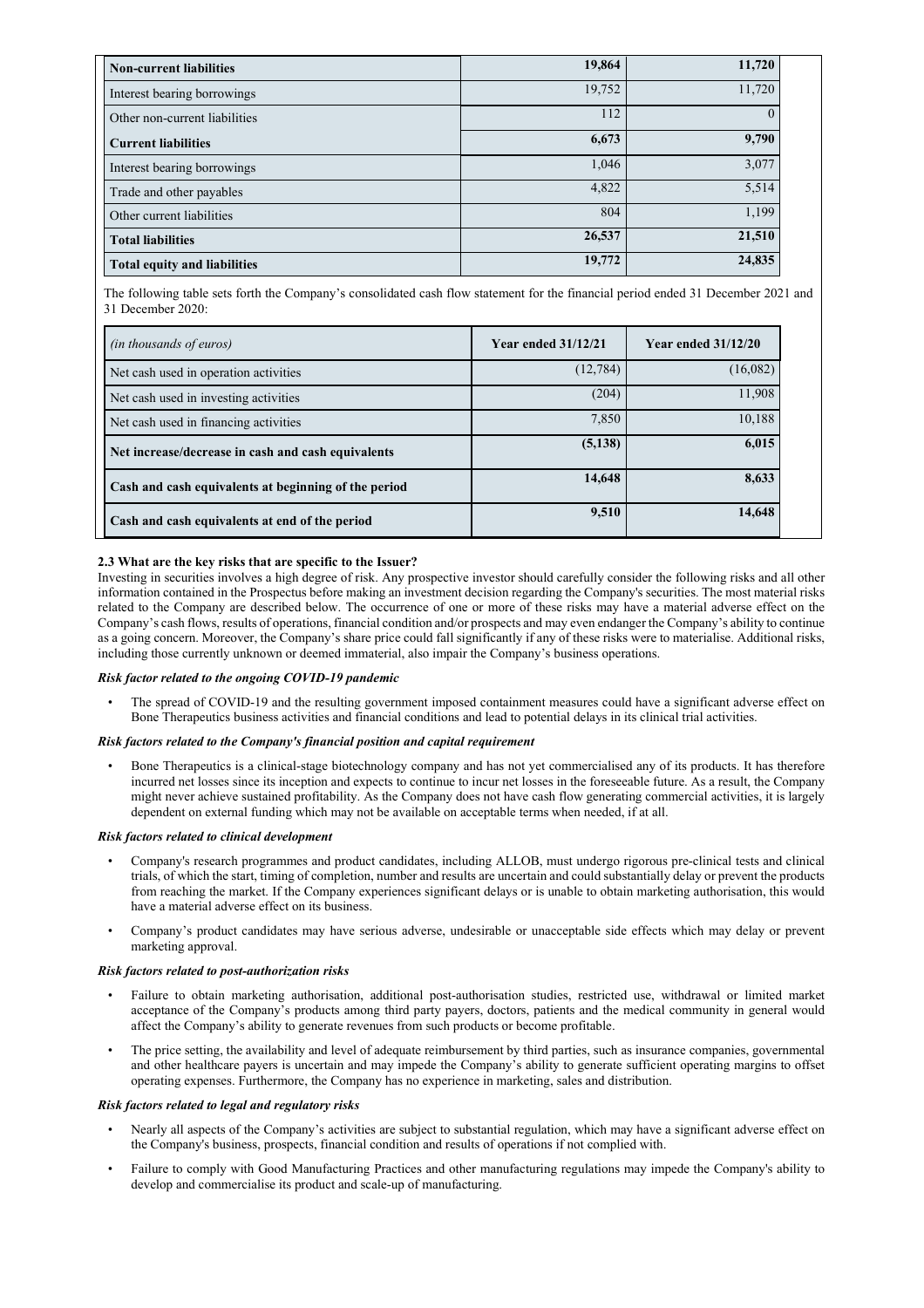# *Risk factors linked to intellectual property*

- The Company's patents and other intellectual property rights portfolio may not adequately protect its research programmes and other product candidates or the Company may not be able to protect and/or enforce its intellectual property rights in all key countries or territories, which may impede the Company's ability to compete effectively.
- If the Company fails to comply with its obligations under the agreement pursuant to which it licenses intellectual property rights from third parties, or otherwise experiences disruptions to its business relationships with its licensors, the Company could lose the rights to intellectual property that is important to its business.
- The Company may infringe on the patents or intellectual property rights of others and may face patent litigation, which may be costly and time consuming and could result in the Company having to pay substantial damages or limit the Company's ability to commercialise its product candidates.
- Obtaining and maintaining patent protection depends on compliance with various procedural, documentary, fee payment and other similar requirements imposed by governmental patent agencies, and the Company's or its licensor's patent protection could be reduced or eliminated for non-compliance with these requirements.

### *Risk factors linked to the Company's dependence on third parties and on key personnel*

- The Company relies, and expects to continue to rely, on third parties, including independent clinical investigators and CROs, to conduct its preclinical studies and clinical trials. If these third parties do not successfully carry out their contractual duties or meet expected deadlines, the Company may not be able to obtain regulatory approval for or commercialize its product candidates and its business could be substantially harmed.
- The Company might not find suitable industrial partners to pursue the development, the commercialisation or the distribution of its products candidates.

# **Section 3. Key information on the securities**

# **3.1 What are the main features of the securities?**

*Type, class and ISIN of the securities being admitted to trading* – On or about 9 June 2022, the Company will conditionally issue up to 100 Convertible Bonds conditional upon the effective subscription of such Convertible Bonds by the investor Global Tech Opportunities 15, having its registered office at at PO Box 2775, 67 Fort Street, Artemis House, Grand Cayman KY1-1111, Cayman Islands (the "**Investor**"). The Convertible Bonds have an aggregate principal amount of €5 million and may be converted into ordinary shares at a conversion price which shall be equal to the lowest 1-day volume-weighted average price at which the shares are tradable on the Euronext Brussels and Euronext Paris markets during a period of 10 consecutive trading days immediately preceding the date of the conversion notice with the application of a discount of 5%. Upon conversion of all 100 Convertible Bonds and assuming that the conversion price will not be lower than the current par value of €0.23 (rounded) per share, the Company may issue up to 21,739,130 new shares (the "**New Shares**"). The total aggregate issue price of the New Shares (accounting par value (*pair comptable*) plus issuance premium (*prime d'émission*) at which the New Shares will be subscribed for and issued upon conversion of all Convertible Bonds is equal to the aggregate principal amount of the Convertible Bonds effectively issued, i.e. up to  $\epsilon$  5 million.

The New Shares will be issued in dematerialised form and are of the only existing class in the capital of the Company. An application has been made for the admission to trading of the New Shares on Euronext Brussels and Euronext Paris. The New Shares will be traded as are the existing shares of the Company under international code number ISIN BE0974280126 and symbol "BOTHE" on Euronext Brussels and Euronext Paris.

*Currency, denomination, par value, number of securities issued and term of the securities* - The currency of the securities is euro  $(\epsilon)$ (EUR). Immediately prior to the issuance of the New Shares, the share capital of the Company amounted to € 4,923,998.63, represented by 21,310,520 shares, without nominal value, each representing  $1/21,310,520$ <sup>th</sup> of the share capital. In addition, as per 31 May 2022, there are 1,197,554 granted and outstanding subscription rights, i.e. subscription rights that have been granted and that have not yet become null and void for any reason (the "**Outstanding Subscription Rights**") and 800 convertible bonds outstanding.

### *Rights attached to the securities*

- *Dividend rights; dividend policy*: All shares, including the New Shares, participate in the same manner in the Company's profits (if any). The Company does not intend to pay dividends for the foreseeable future.
- *Voting rights*: Each shareholder is entitled to one vote per share. In certain circumstances, voting rights can be suspended. If approved by the shareholders' meeting, a double voting right may also be given to "loyal" shareholders who hold shares for an uninterrupted period of more than two years within the conditions set forth in the Belgian Code on Companies and Associations.
- *Right to attend shareholders' meetings*: Subject to compliance with certain requirements, each shareholder is entitled to attend the Company's shareholders meetings. Subject to compliance with certain requirements, one or more shareholders representing 3% of the Company's share capital may request for new items to be added to the agenda and submit proposed resolutions in relation to the existing agenda items. In general, there are no quorum requirements for the Company's shareholders' meetings and decisions are generally passed with a simple majority of the votes present or represented. Special quorum and majority requirements apply to amongst others, modifications to the provisions of the Company's articles of association, capital increases outside of the scope of the authorised capital, dissolution, redemption or sale of the Company's own shares and certain reorganisations of the Company.
- *Preferential subscription rights*: In the event of a capital increase in cash with issue of new shares, or in the event of an issue of convertible bonds or subscription rights exercisable in cash, the shareholders have a preferential right to subscribe for the new shares, convertible bonds or subscription rights, pro rata to the part of the share capital represented by the shares that they already hold. The shareholders' meeting may decide to limit or cancel such preferential subscription right, subject to specific substantive and reporting requirements. The shareholders can also decide to authorise the Board of Directors to limit or cancel the preferential subscription right within the framework of the authorised capital, subject to the terms and conditions set forth in the Belgian Company Code on Companies and Associations.
- *Dissolution and liquidation*: The Company can only be dissolved by a shareholders' resolution passed with a majority of at least 75% of the votes at an extraordinary shareholders' meeting where at least 50% of the share capital is present or represented. The liquidation shall be performed by liquidators appointed by the shareholders' meeting. If no liquidator is appointed by the shareholders' meeting and the Company is not dissolved and liquidated in one deed, the Board of Directors of the Company is deemed to act in the capacity of body of liquidators. If, as a result of losses incurred, the ratio of the Company's net assets (determined in accordance with Belgian GAAP) to share capital is less than 50%, the Board of Directors must convene a shareholders' meeting within two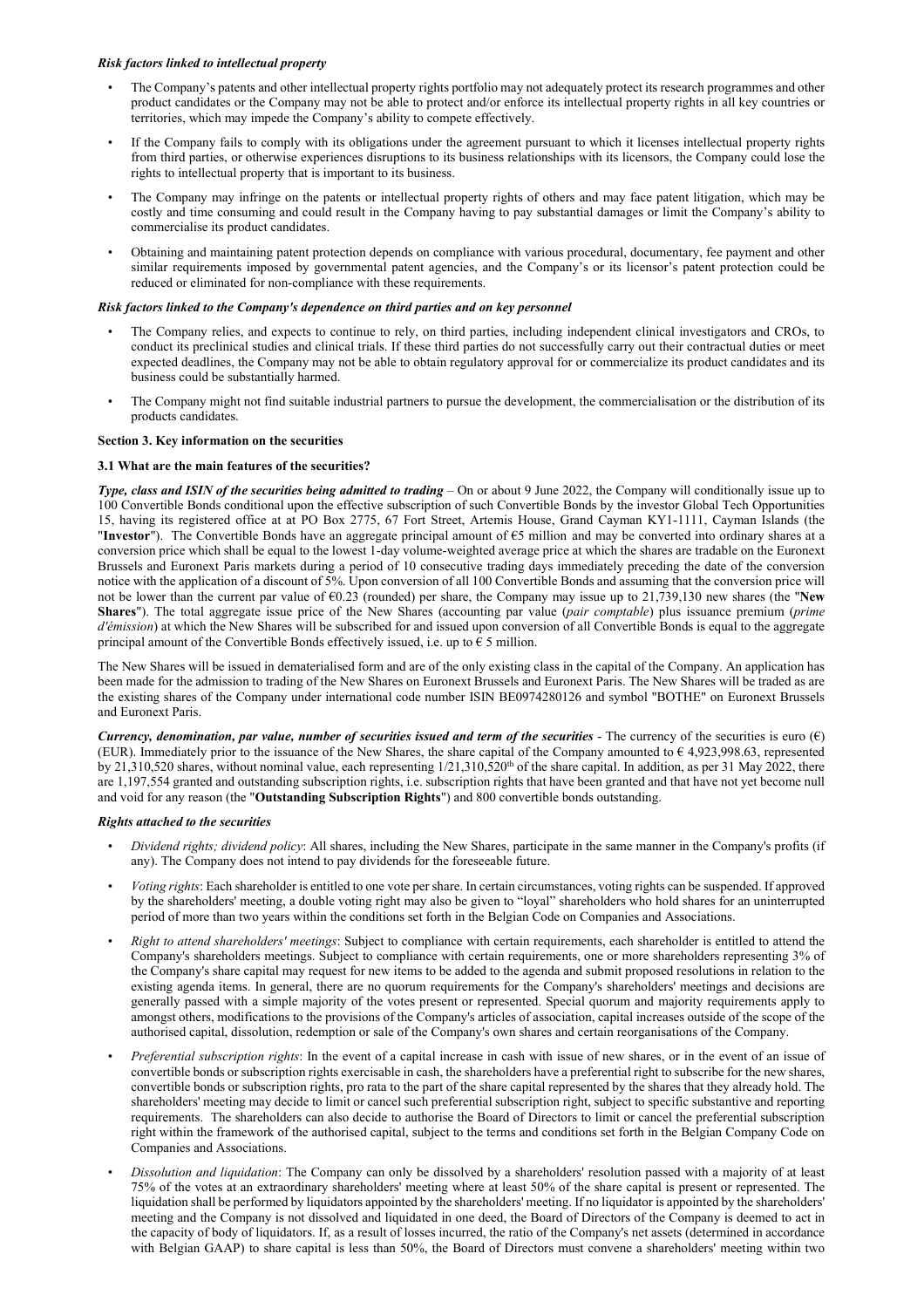months from the date the Board of Directors discovered or should have discovered this undercapitalisation. If, as a result of losses incurred, the ratio of the Company's net assets to share capital is less than 25%, the same procedure must be followed, it being understood, however, that in such event shareholders representing 25% of the votes validly cast at the shareholders' meeting can decide to dissolve the Company. If the amount of the Company's net assets fall below  $\epsilon$  61,500 (the minimum amount of share capital of a Belgian public limited liability company (société anonyme)), each interested party is entitled to request the competent court to dissolve the Company.

• *Acquisition of the Company's shares*: In accordance with the Belgian Code on Companies and Associations, the Company can only purchase and sell its own shares by virtue of a special shareholders' resolution approved by at least 75% of the votes validly cast at a shareholders' meeting where at least 50% of the share capital is are present or represented. The prior approval by the shareholders is not required if the Company purchases its own shares to offer them to its personnel. A company can only acquire its own shares with funds that would otherwise be available for distribution to the company's shareholders pursuant to Article 7:212 of the Belgian Code on Companies and Associations. The amount available for distributions will limit the purchase of own shares. At the date of this Prospectus, the Board of Directors of the Company was not authorised by the shareholders' meeting to purchase its own shares.

*Ranking* – All New Shares represent an equal share of the share capital and have the same ranking in the event of the Company's insolvency

*Restrictions on the free transferability of the New Shares*– There are no restrictions on the free transferability of the existing shares and the New Shares other than those applicable by law.

#### **3.2 Where will the Securities be traded?**

An application has been made by the Company (or on its behalf) to have the New Shares listed on Euronext Brussels and Euronext Paris under the symbol "BOTHE".

#### **3.3 What are the key risks that are specific to the securities?**

The Company believes that the most material risks factors related to the shares are the following:

- The Company does currently not have sufficient working capital to meet its present requirements and cover the working capital needs for a period of at least 12 months as of the date of this Prospectus and the Company is dependent on the realisation of various assumptions (including a full subscription of the Convertible Bonds) in order to meet its capital and expenditure needs. If such assumptions cannot be realised, which is not certain, its ability to continue as a going concert might be threatened, which would have a material adverse impact on the Company and its shareholders leading to the potential total loss of their investment.
- Various factors including changes in the operating results of the Company and its competitors as well the potential extreme price and volatility of stock markets may significantly affect the market price of the shares.
- Future issuances of shares or subscription rights may signifantly dilute the interests of existing shareholders and therefore adversely affect the market price of the shares, the earnings of the shares and the net asset value thereof.
- The Company does not intend to obtain a registration statement in the USA or to fulful any requirement in other jurisdictions which may significantly affect the ability of holders of shares outside Belgium and France to exercise pre-emption rights.
- Certain significant shareholders of the Company may have different interests from the Company and may be able to control the Company, including the outcome of shareholder votes, which may have a negative impact on the Company's activities and financial condition.

#### **Section 4. Key information on the admission to trading on a regulated market**

#### **4.1 Under which conditions and timetable can I invest in the New Shares?**

*The details of the admission to trading on a regulated market* **–** On 30 May 2022 (the "**Closing Date**"), the Company entered into an agreement for the issuance and irrevocable subscription of the Convertible Bonds (the "**Subscription Agreement**") with the Investor. Under the terms of the Subscription Agreement, the Investor agreed to make available to the Company a convertible bond facility for a total amount of up to EUR 5 million to be drawn down for the full amount by the way of the issuance of a maximum of 100 Convertible Bonds at an issue price of €50,000 each (to be fully paid up in cash at the time of subscription). The Convertible Bonds will be issued and subscribed for in 10 tranches of 10 Convertible Bonds per tranche. Upon conversion of the Convertible Bonds, the New Shares will be issued. The 10 Convertible Bonds of the first tranche will be subscribed for and issued on or about 9 June 2022.

Upon issuance of the New Shares an application will be made to have the New Shares listed on Euronext Brussels and Euronext Paris under the symbol "BOTHE".

#### *Amount and percentage of immediate dilution resulting from the transaction*

As per 31 May 2022:

- There are 1,197,554 Outstanding Subscription Rights. In accordance with the conditions of the subscription rights plans under which they were issued, upon exercise, the Outstanding Subscription Rights entitle the subscription right holders to one new share in the Company per exercised subscription right, being a total of 1,197,554 new shares in the Company in case all 1,197,554 Outstanding Subscription Rights are exercised;
- There are 800 outstanding convertible bonds issued following the private placement announced on 7 May 2020. Using the predetermined conversion price of EUR 7.00, the 800 convertible bonds can be converted into 285,714 new shares in the Company in case all convertible bonds are converted.

The conversion price of the Convertible Bonds can fluctuate as it is based on the lowest 1-day volume-weighted average price at which the shares are tradable on the Euronext Brussels and Euronext Paris markets during a period of 10 consecutive trading days immediately preceding the date of the conversion notice for the relevant Convertible Bond(s) with the application of a discount of 5%. Based on a theoretical conversion price of, respectively,  $60.3$ ,  $60.4$  and  $60.5$ , the effective subscription and conversion of all 100 Convertible Bonds would lead to the following dilution: